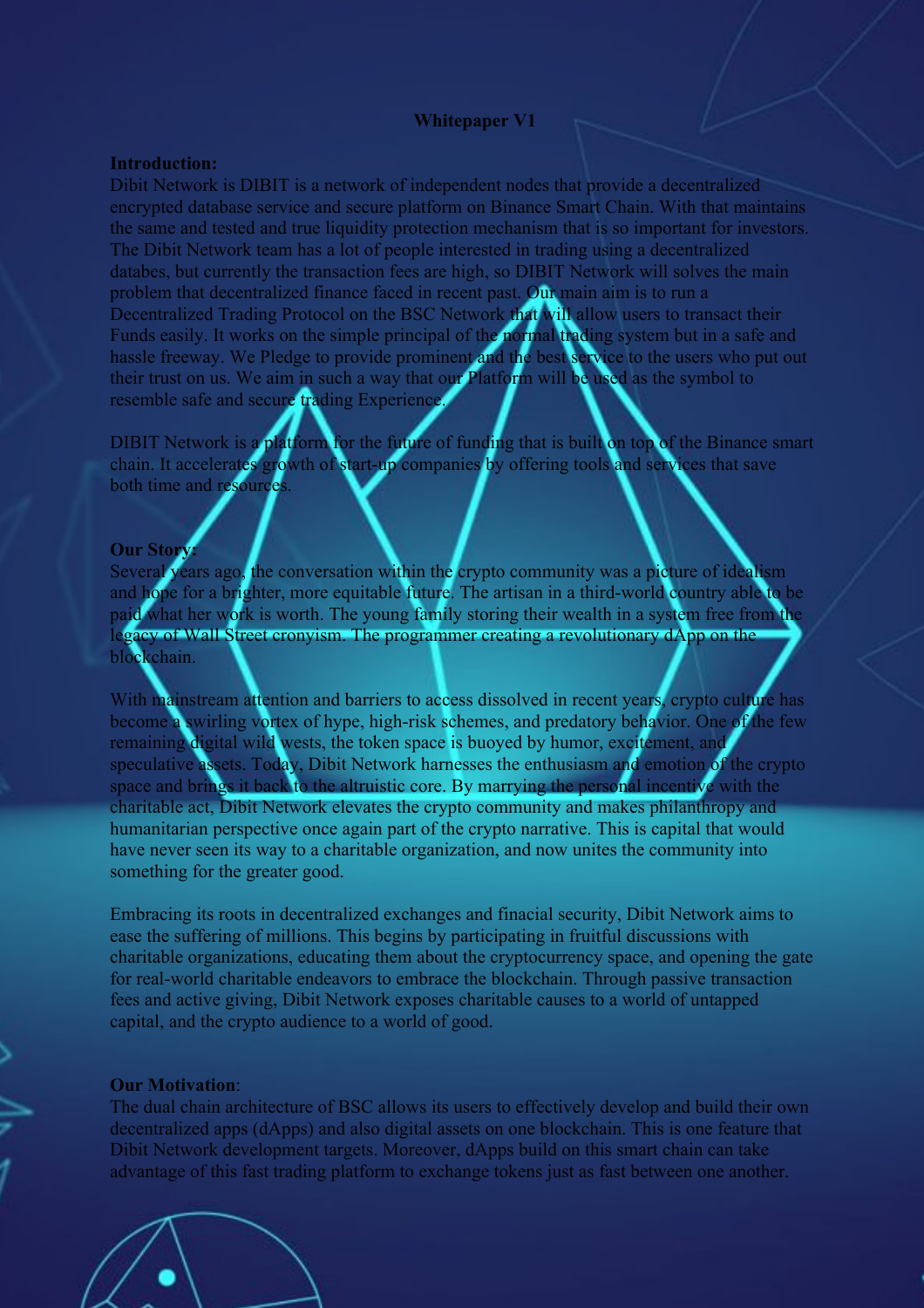BSC is fully compatible with DIBIT token. It also supports one of the most popular DeFi wallets, MetaMask. It includes pre-integrated pricing oracles (such as ChainLink), which are essential for many sorts of dApps. Switching from Ethereum to Binance Smart Chain has never been easier thanks to this degree of compatibility. BEP-20 token hosted on BSC allows for blockchain bridging.

# **Ideal:**

The concept behind Dibit Network is one that is highly scalable and promising and also incredibly approachable to consumers. By finding the 'equi-foci' where online experience with its fun meet with the ever-growing valuation of cryptocurrency, Dibit Network stands out in a space that is immensely populated with lackluster and randomization. With the exception of a few innovative experiments, few blockchain initiatives have attempted to market themselves to anyone other than high-value investors or crypto professionals. The

Dibit Network marketing plan also leverages the use of KOLs (influencers) in various Niches and communities especially those connected in a way to the blockchain world. This provides another route and opportunity to further take the Dibit Network to a wider audience and introduce new users to DIBIT.

Additionally, Dibit Network solves a long-standing roadblock to the rise of digital collectibles. Digital collectibles have a lot of promise, but they haven't yet shown to b effective for one reason: Central Issuing Authority. When digital valuables are produced and issued and the rarest or popular collectibles are identified, the inventor are not obligated to stop there. When this happens, the value of the original tokens is diminished, and they may become worthless or less valuable.

With Dibit Network, Developers are not a central authority in the release of collectibles. This is based on the gameplay as there is already a maximum circulation limit for DIBIT tokens in the Dibit Network universe. This prevents the possibility of having worthless tokens

**Distribution:**

# **DIBIT TOKEN STRUCTURE**

|                          | 70% |
|--------------------------|-----|
| Distributed to Community |     |
|                          | 15% |
| <b>Reserved Funding</b>  |     |
|                          | 9%  |
| Founders and Team        |     |
|                          | 3%  |
| Advisors                 |     |
|                          | 3%  |
| «Bounty» campaign        |     |

Contract Adress: 0xec73b4faa3dc7a84ec5f1fe3b03f626a14f0fceb

Supply:100,000,000,000,000 DIBIT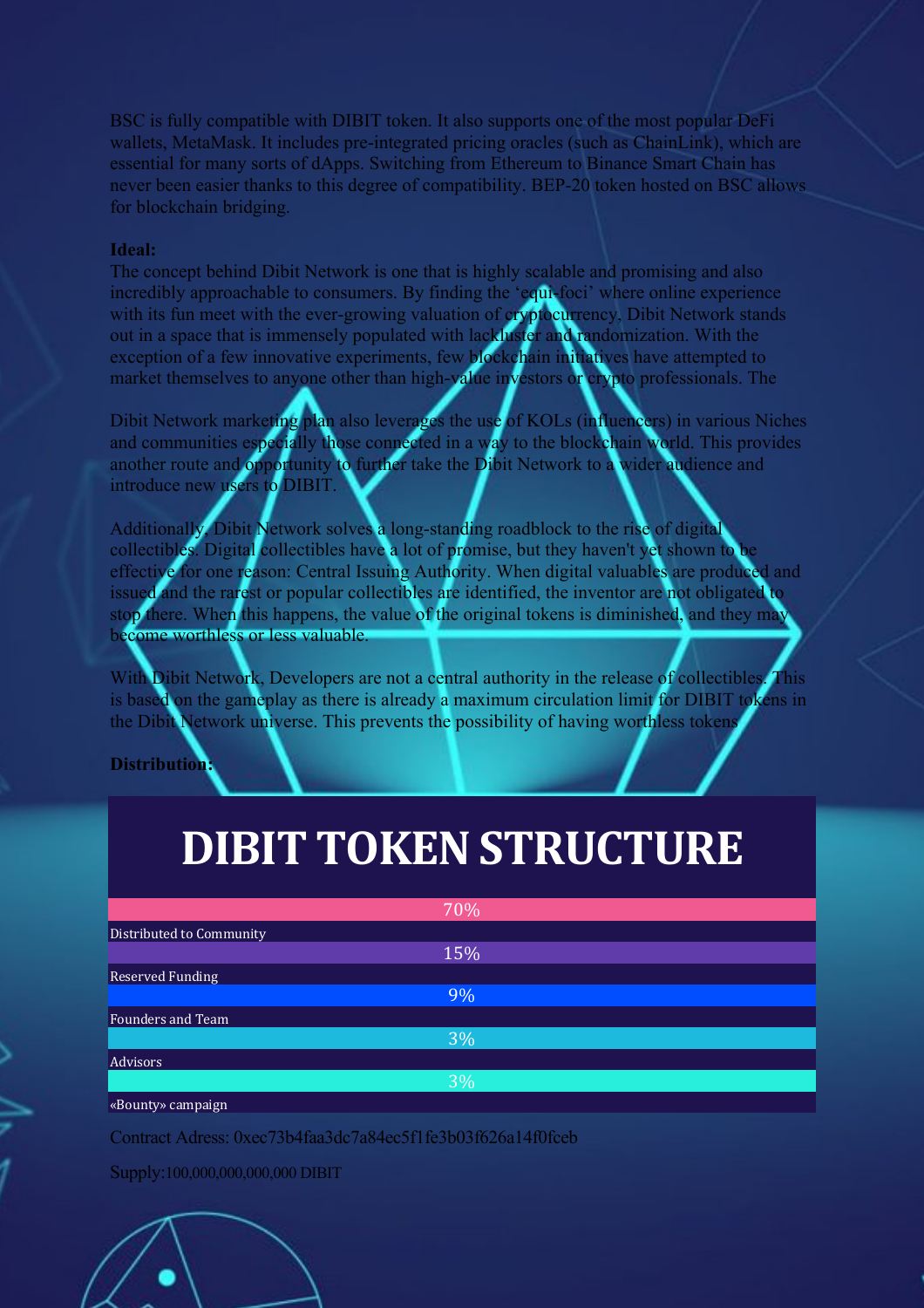#### **Market environment:**

Decentralized Finance: the next big thing in Dibit Newtork is already, decentralized finance (DeFi) has emerged as the most exciting innovation in binance smart chain. DeFi solutions rely on smart contracts and blockchain technology to deliver financial instruments that are mutualized, peer-to-peer, permissionless, and fully automated. These can be assembled into even more complex solutions to further drive rapid innovation. DeFi solutions currently fall into a few prominent categories.

#### These include:

- Prediction Markets (Gnosis and Augur)
- Collateralized Lending (Aave)
- Collateralized Stable Assets (DAI)
- Automated Market Makers (Pancakwswap, Uniswap)
- Derivatives (Synthetix and Opyn)
- Smart Contract Insurance (Nexus Mutual)
- Permissionless Aggregators (Zapper)

• Non-Fungible Tokens (NFTs) are also now used to generate value from digital collectibles, gaming tokens, digital art, and other goods and services in a permission less manner.

DeFi for Retail Users An Incredible Market Potential With its total value locked approaching \$20 billion, DeFi represents a fantastic opportunity for exponential growth in the coming years. Up until recently, investments in cryptocurrencies were mostly limited to often promising but fairly primitive instruments such as bearer assets and tokens. Whilst opening a directional trade on the right volatile asset at the right time might prove profitable, these strategies rarely allow for intelligent risk management.

As such, whilst the potentially high returns on offer through crypto-markets may have attracted the curiosity of many retail users in recent years, the entailed risks and the lack of instruments to handle them properly have kept most from venturing into these markets. DeFi, however, has the potential to really shake up the status quo